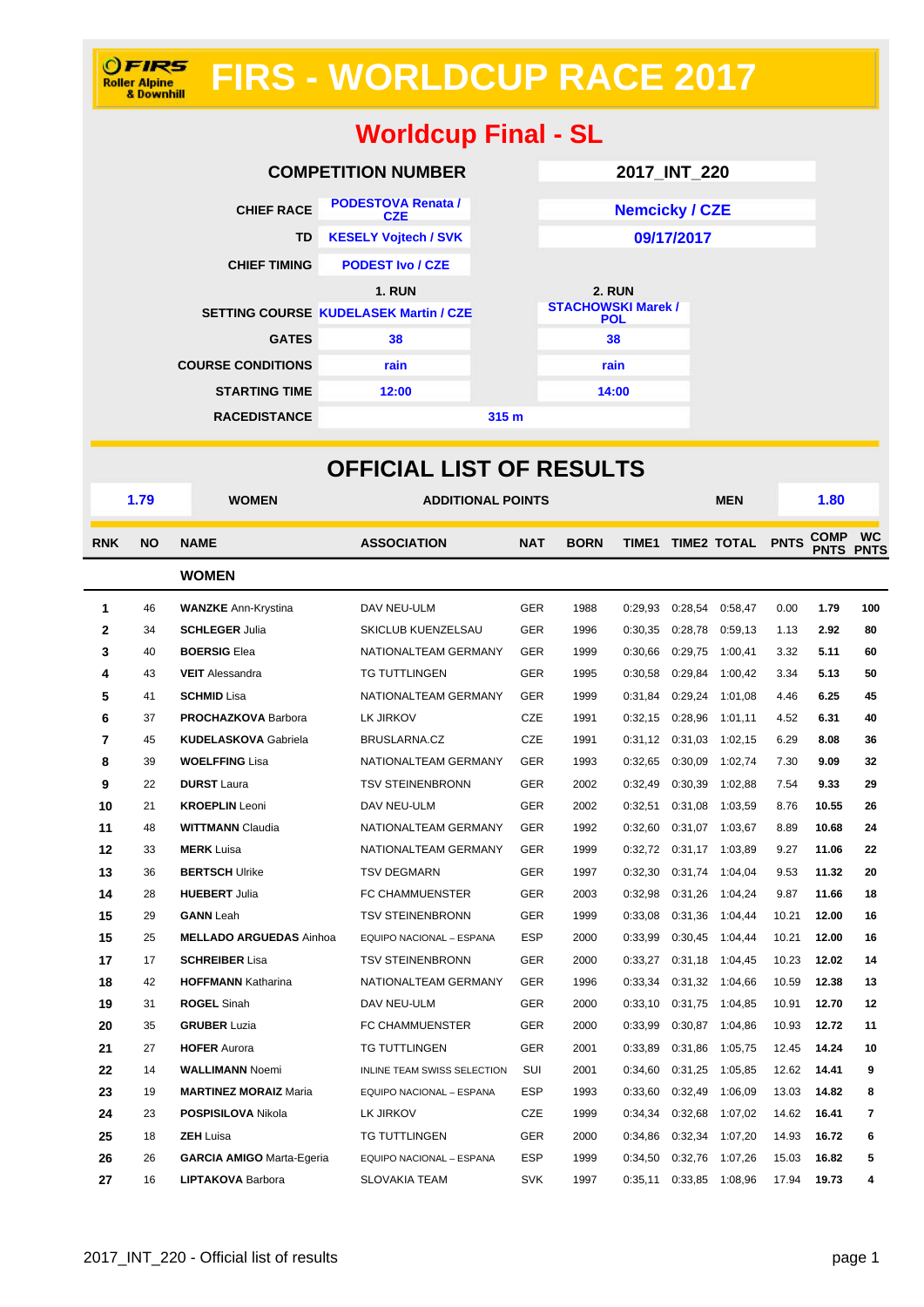#### **OFFICIAL LIST OF RESULTS**

| וטוחב בוטו טו<br>11LJUL I J |                |                                |                                     |            |             |              |         |                    |             |                            |                          |
|-----------------------------|----------------|--------------------------------|-------------------------------------|------------|-------------|--------------|---------|--------------------|-------------|----------------------------|--------------------------|
|                             | 1.79           | <b>WOMEN</b>                   | <b>ADDITIONAL POINTS</b>            |            |             |              |         | MEN                |             | 1.80                       |                          |
| <b>RNK</b>                  | <b>NO</b>      | <b>NAME</b>                    | <b>ASSOCIATION</b>                  | <b>NAT</b> | <b>BORN</b> | <b>TIME1</b> |         | <b>TIME2 TOTAL</b> | <b>PNTS</b> | <b>COMP</b><br><b>PNTS</b> | <b>WC</b><br><b>PNTS</b> |
| 28                          | 6              | <b>MARCZAK</b> Agnieszka       | POLISH FEDERATION OF ROLLER SKATING | POL        | 1992        | 0:36.47      |         | 0:34,87 1:11,34    | 22.01       | 23.80                      | 3                        |
| 29                          | 9              | <b>ANCICOVA</b> Terezia        | <b>SLOVAKIA TEAM</b>                | <b>SVK</b> | 2001        | 0:36,91      | 0:34,52 | 1:11,43            | 22.17       | 23.96                      | $\mathbf{2}$             |
| 30                          | 15             | <b>NOWAK Anna</b>              | SKIMKA SAY SPORT                    | <b>POL</b> | 1997        | 0:36,81      | 0:35,07 | 1:11,88            | 22.93       | 24.72                      | 1                        |
| 31                          | $\mathbf{1}$   | <b>WILCZYNSKA Iga</b>          | SKIMKA SAY SPORT                    | <b>POL</b> | 2001        | 0:37,52      | 0:35,64 | 1:13,16            | 25.12       | 26.91                      |                          |
| 32                          | 12             | <b>ROGEL</b> Vanessa           | DAV NEU-ULM                         | <b>GER</b> | 2003        | 0:38,19      | 0:35,38 | 1:13,57            | 25.83       | 27.62                      |                          |
| 33                          | 47             | <b>SCHMOHL</b> Manuela         | NATIONALTEAM GERMANY                | <b>GER</b> | 1990        | 0:30,78      | 0:43,08 | 1:13,86            | 26.32       | 28.11                      |                          |
| 34                          | $\overline{7}$ | <b>ZAKOVA</b> Martina          | LK JIRKOV                           | <b>CZE</b> | 2004        | 0:39,01      | 0:36,54 | 1:15,55            | 29.21       | 31.00                      |                          |
| 35                          | 4              | <b>BARTKOWSKA Iga</b>          | <b>WKN</b>                          | POL        | 2004        | 0:39,22      | 0:37,13 | 1:16,35            | 30.58       | 32.37                      |                          |
| 36                          | 10             | <b>NOGOVA Ema</b>              | LK BABA PEZINOK                     | <b>SVK</b> | 2003        | 0:38,97      | 0:37,83 | 1:16,80            | 31.35       | 33.14                      |                          |
| 37                          | 44             | <b>GRUBER</b> Magdalena        | NATIONALTEAM GERMANY                | <b>GER</b> | 1998        | 0:34,11      | 0:43,86 | 1:17,97            | 33.35       | 35.14                      |                          |
| 38                          | 2              | <b>SCHOEDLBAUER Elisabeth</b>  | <b>FC CHAMMUENSTER</b>              | GER        | 2004        | 0:37.65      | 0:45,01 | 1:22,66            | 41.37       | 43.16                      |                          |
| 39                          | 3              | <b>ANCICOVA Tatiana</b>        | LK BABA PEZINOK                     | <b>SVK</b> | 2002        | 0:38,14      | 0:48,12 | 1:26,26            | 47.53       | 49.32                      |                          |
| 40                          | 5              | <b>TOPOLSKA Jolanta</b>        | POLISH FEDERATION OF ROLLER SKATING | <b>POL</b> | 1970        | 0:39,09      | 0:59,35 | 1:38,44            | 68.36       | 70.15                      |                          |
|                             |                | <b>MEN</b>                     |                                     |            |             |              |         |                    |             |                            |                          |
| 1                           | 119            | <b>WALZ Marco</b>              | NATIONALTEAM GERMANY                | GER        | 1990        | 0:27.49      | 0:26,50 | 0:53,99            | 0.00        | 1.80                       | 100                      |
| $\mathbf{2}$                | 114            | <b>ZVEJNIEKS Miks</b>          | <b>SK VIRSOTNE</b>                  | LAT        | 1995        | 0:28,09      | 0:26,67 | 0:54,76            | 1.43        | 3.23                       | 80                       |
| 3                           | 118            | <b>ORTEL Sven</b>              | NATIONALTEAM GERMANY                | GER        | 1996        | 0:28,98      | 0:27,74 | 0:56,72            | 5.06        | 6.86                       | 60                       |
| 4                           | 108            | <b>MENDEZ PEREZ Sergio</b>     | EQUIPO NACIONAL - ESPANA            | <b>ESP</b> | 1995        | 0:28,56      | 0:28,31 | 0:56,87            | 5.33        | 7.13                       | 50                       |
| 5                           | 112            | <b>LOSIO</b> Cristian          | NATIONAL ITALIAN FISR               | ITA        | 1989        | 0:29,30      | 0:27,82 | 0:57,12            | 5.80        | 7.60                       | 45                       |
| 6                           | 115            | <b>BERTSCH Joerg</b>           | <b>TSV DEGMARN</b>                  | <b>GER</b> | 1992        | 0:28,71      | 0:28,65 | 0:57,36            | 6.24        | 8.04                       | 40                       |
| 7                           | 109            | <b>SCHOEDLBAUER Maximilian</b> | NATIONALTEAM GERMANY                | <b>GER</b> | 2000        | 0:29,75      | 0:27,67 | 0:57,42            | 6.35        | 8.15                       | 36                       |
| 8                           | 104            | <b>MORERA DOMINGUEZ Marc</b>   | EQUIPO NACIONAL - ESPANA            | <b>ESP</b> | 1999        | 0:29,35      | 0:28,13 | 0:57,48            | 6.46        | 8.26                       | 32                       |
| 9                           | 110            | <b>WAIBEL Moritz</b>           | NATIONALTEAM GERMANY                | <b>GER</b> | 2000        | 0:29,20      | 0:28,35 | 0:57,55            | 6.59        | 8.39                       | 29                       |
| 10                          | 116            | <b>DOMS</b> Moritz             | NATIONALTEAM GERMANY                | <b>GER</b> | 1996        | 0:29.61      | 0:28,29 | 0:57,90            | 7.24        | 9.04                       | 26                       |
| 11                          | 101            | <b>SEEBERGER Luca</b>          | DAV NEU-ULM                         | GER        | 2000        | 0:29,48      | 0:28,83 | 0:58,31            | 8.00        | 9.80                       | 24                       |
| 12                          | 105            | <b>ZVEJNIEKS Davis</b>         | SK VIRSOTNE                         | LAT        | 1998        | 0:29,88      | 0:28,60 | 0:58,48            | 8.32        | 10.12                      | 22                       |
| 13                          | 99             | <b>MAURER Marinus</b>          | DAV NEU-ULM                         | GER        | 2001        | 0:29,88      | 0:29,16 | 0:59,04            | 9.35        | 11.15                      | 20                       |
| 14                          | 103            | VOGT Jan                       | <b>TSV DEGMARN</b>                  | GER        | 2000        | 0:30,07      |         | 0:29,02 0:59,09    | 9.45        | 11.25                      | 18                       |
| 15                          | 98             | <b>VOGT</b> Maximilian         | <b>TSV DEGMARN</b>                  | GER        | 2000        | 0:30,93      |         | 0:30,31 1:01,24    | 13.43       | 15.23                      | 16                       |
| 16                          | 91             | <b>GOMEZ SANCHEZ David</b>     | EQUIPO NACIONAL - ESPANA            | ESP        | 1998        | 0:31,64      |         | 0:29,67 1:01,31    | 13.56       | 15.36                      | 15                       |
| 17                          | 82             | <b>SCHREIBER Moritz</b>        | <b>TSV STEINENBRONN</b>             | GER        | 2002        | 0:31,59      |         | $0:30,13$ 1:01,72  | 14.32       | 16.12                      | 14                       |
| 18                          | 88             | <b>PROCHAZKA</b> Tomas         | LK JIRKOV                           | CZE        | 1965        | 0:31.93      |         | 0:29,87 1:01,80    | 14.47       | 16.27                      | 13                       |
| 19                          | 111            | <b>MOELLER Jan</b>             | <b>KL TURNOV</b>                    | CZE        | 1992        | 0:31,40      |         | 0:30,45 1:01,85    | 14.56       | 16.36                      | 12                       |
| 20                          | 93             | <b>AMBROS Dusan</b>            | <b>SLOVAKIA TEAM</b>                | SVK        | 1969        | 0:31,59      | 0:30,28 | 1:01,87            | 14.60       | 16.40                      | 11                       |
| 21                          | 100            | <b>MELZI</b> Marco             | <b>VCO SKATING TEAM</b>             | ITA        | 1969        | 0:31,49      | 0:30,39 | 1:01,88            | 14.61       | 16.41                      | 10                       |
| 22                          | 83             | <b>RUMP</b> Jannis             | DAV NEU-ULM                         | GER        | 2002        | 0:32,08      | 0:30,71 | 1:02,79            | 16.30       | 18.10                      | 9                        |
| 23                          | 52             | <b>PRSALA</b> Vojta            | SKI KLUB SPARTAK VRCHLABÍ           | CZE        | 1991        | 0:32,22      | 0:30,61 | 1:02,83            | 16.37       | 18.17                      | 8                        |
| 24                          | 73             | <b>KAPUSCINSKI</b> Marcin      | POLISH FEDERATION OF ROLLER SKATING | <b>POL</b> | 1980        | 0:32,49      | 0:30,59 | 1:03,08            | 16.84       | 18.64                      | 7                        |
| 25                          | 92             | <b>STIMPFLE Patrick</b>        | DJK RG WERTACHTAL                   | GER        | 1980        | 0:32,47      |         | 0:30,87 1:03,34    | 17.32       | 19.12                      | 6                        |
| 26                          | 78             | <b>STEHLIK</b> Vojtech         | SKI CLUB KRUSNOBORCI                | CZE        | 1998        | 0:32,39      |         | 0:31,08 1:03,47    | 17.56       | 19.36                      | 5                        |
| 27                          | 86             | <b>TOPOLSKI Boguslaw</b>       | POLISH FEDERATION OF ROLLER SKATING | <b>POL</b> | 1969        | 0:32,65      |         | 0:30,87 1:03,52    | 17.65       | 19.45                      | 4                        |
| 28                          | 81             | <b>LIPTAK Simon</b>            | <b>KESELY TEAM</b>                  | SVK        | 2001        | 0:32,42      |         | 0:31,26 1:03,68    | 17.95       | 19.75                      | 3                        |
| 29                          | 84             | <b>THAMER Flynn</b>            | <b>SGK ROTENBURG</b>                | GER        | 2003        | 0:33,66      |         | 0:30,83 1:04,49    | 19.45       | 21.25                      | 2                        |
| 30                          | 96             | <b>MRACNA</b> Tomas            | SKI KLUB JUNIOR BRNO                | CZE        | 1994        | 0:33,51      |         | 0:31,33 1:04,84    | 20.10       | 21.90                      | 1                        |
| 31                          | 95             | <b>ADAM</b> Alexandr           | <b>KL TURNOV</b>                    | CZE        | 1997        | 0:32,97      |         | 0:32,35 1:05,32    | 20.99       | 22.79                      |                          |
|                             |                |                                |                                     |            |             |              |         |                    |             |                            |                          |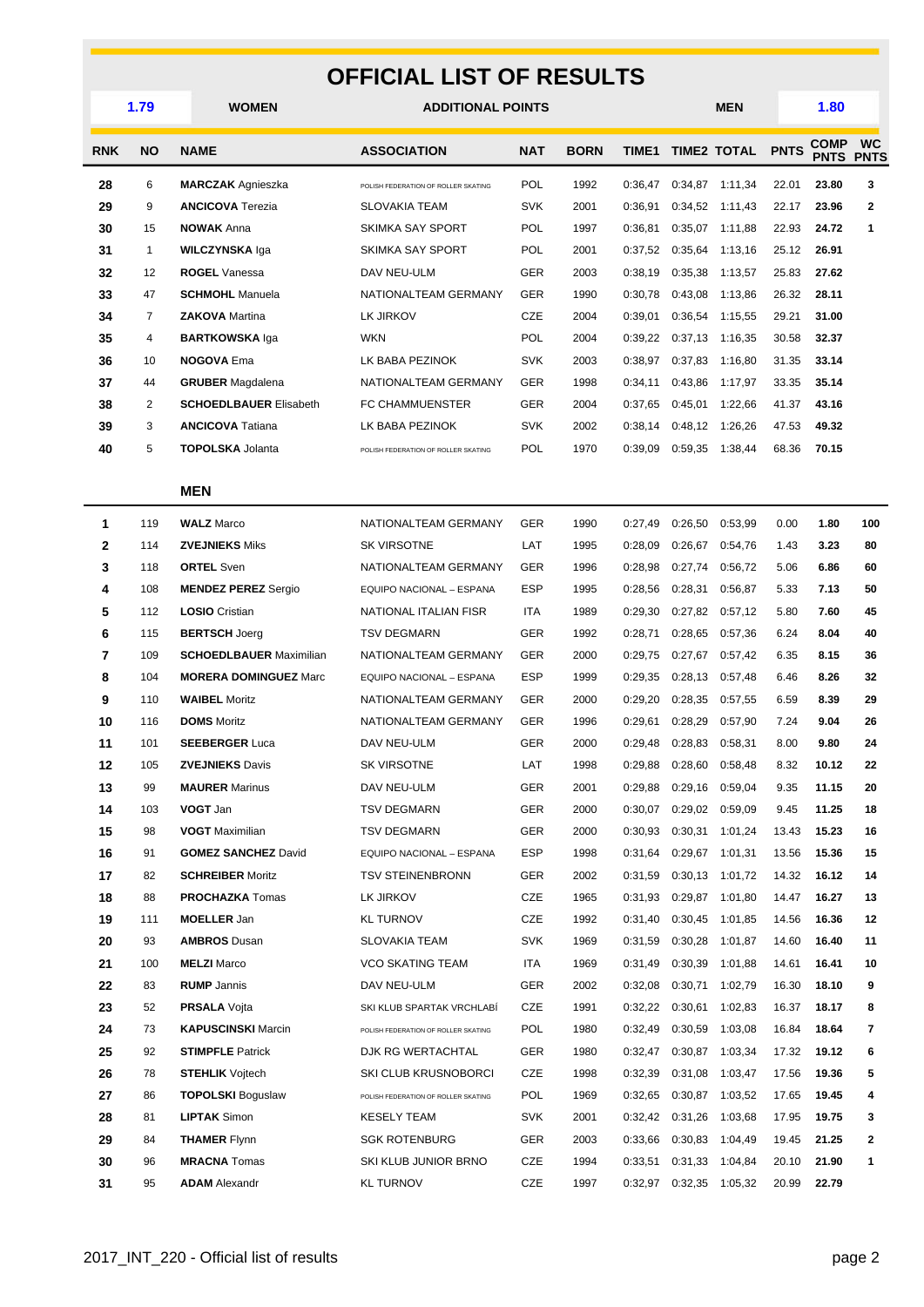#### **OFFICIAL LIST OF RESULTS**

|            | 1.79      | <b>WOMEN</b>              | <b>ADDITIONAL POINTS</b>        |            |             |         |         | <b>MEN</b>         |             | 1.80                       |                          |
|------------|-----------|---------------------------|---------------------------------|------------|-------------|---------|---------|--------------------|-------------|----------------------------|--------------------------|
| <b>RNK</b> | <b>NO</b> | <b>NAME</b>               | <b>ASSOCIATION</b>              | <b>NAT</b> | <b>BORN</b> | TIME1   |         | <b>TIME2 TOTAL</b> | <b>PNTS</b> | <b>COMP</b><br><b>PNTS</b> | <b>WC</b><br><b>PNTS</b> |
| 32         | 94        | <b>STYRYLSKI</b> Michal   | <b>SKIMKA SAY SPORT</b>         | POL        | 1999        | 0:35.16 | 0:30,59 | 1:05,75            | 21.78       | 23.58                      |                          |
| 33         | 75        | <b>PAWLOWSKI Bartosz</b>  | <b>ALPICLUB</b>                 | <b>POL</b> | 2000        | 0:34,53 | 0:32,98 | 1:07,51            | 25.04       | 26.84                      |                          |
| 34         | 59        | <b>SRNANEK Tomas</b>      | LK BABA PEZINOK                 | <b>SVK</b> | 2004        | 0:34.57 | 0:33.27 | 1:07.84            | 25.65       | 27.45                      |                          |
| 35         | 51        | <b>HRASKA</b> Gregor      | LO KARPATY BRATISLAVA           | <b>SVK</b> | 2000        | 0:34.91 | 0:33.33 | 1:08.24            | 26.39       | 28.19                      |                          |
| 36         | 70        | <b>WOELFLE</b> Walter     | <b>SGK ROTENBURG</b>            | <b>GER</b> | 1961        | 0:35.39 | 0:33.26 | 1:08,65            | 27.15       | 28.95                      |                          |
| 37         | 106       | <b>WLCEK</b> Manuel       | NATIONALTEAM GERMANY            | <b>GER</b> | 1999        | 0:30.61 | 0:41,73 | 1:12,34            | 33.99       | 35.79                      |                          |
| 38         | 89        | <b>GOEKELER Luca</b>      | TV UNTERLENNINGEN               | <b>GER</b> | 2001        | 0:33.30 | 0:40.40 | 1:13,70            | 36.51       | 38.31                      |                          |
| 39         | 90        | <b>ROESSLER Robert</b>    | <b>SKI CLUB KRUSNOBORCI</b>     | <b>CZE</b> | 1997        | 0:33,66 | 0:40,11 | 1:13,77            | 36.64       | 38.44                      |                          |
| 40         | 77        | <b>PUERTO TOPFER Paul</b> | <b>EQUIPO NACIONAL - ESPANA</b> | <b>ESP</b> | 2000        | 0:30,74 | 0:53,92 | 1:24,66            | 56.81       | 58.61                      |                          |
|            |           |                           |                                 |            |             |         |         |                    |             |                            |                          |

#### **not in valuation**

| 8   | <b>KUROWSKA</b> Magdalena    | POLISH FEDERATION OF ROLLER SKATING | <b>POL</b> | 1988 | DNQ <sub>2</sub> |
|-----|------------------------------|-------------------------------------|------------|------|------------------|
| 11  | <b>TURCHETTO Letizia</b>     | <b>ASD.SPORT MARKET</b>             | <b>ITA</b> | 2001 | DNS <sub>1</sub> |
| 13  | <b>TICHA Barbora</b>         | <b>SLOVAKIA TEAM</b>                | SVK        | 2001 | DNQ2             |
| 20  | <b>PROCHAZKOVA Pavlina</b>   | LK JIRKOV                           | CZE        | 1994 | DNS <sub>1</sub> |
| 24  | <b>REQUEJO GARCIA Nuria</b>  | EQUIPO NACIONAL - ESPANA            | <b>ESP</b> | 1998 | DNQ <sub>2</sub> |
| 30  | <b>MERK</b> Hannah           | <b>TG TUTTLINGEN</b>                | <b>GER</b> | 2001 | DNS <sub>1</sub> |
| 32  | <b>KESELA Lenka</b>          | <b>SLOVAKIA TEAM</b>                | <b>SVK</b> | 1998 | DNS <sub>1</sub> |
| 38  | <b>KOEGEL Lara</b>           | NATIONALTEAM GERMANY                | <b>GER</b> | 1997 | DNS <sub>1</sub> |
| 53  | <b>SEEBERGER Silvan</b>      | DAV NEU-ULM                         | GER        | 2004 | DNQ2             |
| 54  | <b>SKRASTINS Rihards</b>     | <b>SK VIRSOTNE</b>                  | LAT        | 2003 | DNQ <sub>2</sub> |
| 55  | <b>RAMES</b> Michal          | LK JIRKOV                           | CZE        | 2003 | DNQ2             |
| 56  | <b>MATOUSEK Jan</b>          | LK JIRKOV                           | <b>CZE</b> | 1975 | DNQ <sub>2</sub> |
| 57  | <b>BUCKI</b> Mateusz         | <b>SKIMKA SAY SPORT</b>             | <b>POL</b> | 2004 | DNS <sub>1</sub> |
| 58  | <b>WOJTOWICZ Jakub</b>       | SKIMKA SAY SPORT                    | <b>POL</b> | 2001 | DNS <sub>1</sub> |
| 60  | <b>SOUKUP Jaromir</b>        | LK JIRKOV                           | CZE        | 1975 | DNQ <sub>2</sub> |
| 61  | <b>KOMAROWSKI Krzysztof</b>  | POLISH FEDERATION OF ROLLER SKATING | <b>POL</b> | 1983 | DNQ <sub>2</sub> |
| 62  | <b>FUIANO CIRRO Simone</b>   | SKIMKA SAY SPORT                    | <b>POL</b> | 2004 | DNQ <sub>2</sub> |
| 63  | <b>POSPISIL Lukas</b>        | LK JIRKOV                           | CZE        | 2003 | DNQ <sub>2</sub> |
| 64  | <b>KRZYNOWEK Michal</b>      | SKIMKA SAY SPORT                    | <b>POL</b> | 1999 | DSQ1             |
| 65  | <b>REHOR Radek</b>           | SKI CLUB KRUSNOBORCI                | <b>CZE</b> | 2003 | DNQ <sub>2</sub> |
| 66  | <b>NOGA Marek</b>            | LK BABA PEZINOK                     | SVK        | 1973 | DNQ <sub>2</sub> |
| 67  | <b>NOGA Matus</b>            | LK BABA PEZINOK                     | <b>SVK</b> | 2003 | DNQ <sub>2</sub> |
| 68  | <b>THAMER Jens</b>           | <b>SGK ROTENBURG</b>                | <b>GER</b> | 1968 | DNQ <sub>2</sub> |
| 69  | <b>REDENTI Elia</b>          | <b>ASD.SPORT MARKET</b>             | <b>ITA</b> | 2000 | DNQ <sub>2</sub> |
| 71  | <b>JAWORSKI</b> Oskar        | <b>SKIMKA SAY SPORT</b>             | POL        | 2002 | DNQ <sub>2</sub> |
| 72  | <b>RAMES Petr</b>            | LK JIRKOV                           | CZE        | 1971 | DNQ <sub>2</sub> |
| 74  | <b>TICHY</b> Andrej          | <b>SLOVAKIA TEAM</b>                | SVK        | 1972 | DNF <sub>1</sub> |
| 76  | <b>KURZAWA Wojciech</b>      | POLISH FEDERATION OF ROLLER SKATING | <b>POL</b> | 1990 | DNS <sub>1</sub> |
| 79  | <b>SEKULSKI</b> Szymon       | POLISH FEDERATION OF ROLLER SKATING | POL        | 1992 | DNS <sub>1</sub> |
| 80  | <b>KRYDL</b> Jindrich        | SKI CLUB KRUSNOBORCI                | CZE        | 1960 | DSQ1             |
| 85  | <b>POLICAR Lukas</b>         | SKI CLUB KRUSNOBORCI                | CZE        | 2001 | DNS <sub>1</sub> |
| 87  | <b>JANECKI Pawel</b>         | POZNAN SKI                          | <b>POL</b> | 1991 | DNS <sub>1</sub> |
| 97  | <b>ARIAS SANCHEZ Gabriel</b> | EQUIPO NACIONAL - ESPANA            | ESP        | 2001 | DNQ <sub>2</sub> |
| 102 | <b>ZALEWSKI Antoni</b>       | POLISH FEDERATION OF ROLLER SKATING | <b>POL</b> | 1992 | DNS <sub>1</sub> |
| 107 | <b>ABO SHAWISH Amir</b>      | NATIONALTEAM GERMANY                | <b>GER</b> | 1997 | DNQ <sub>2</sub> |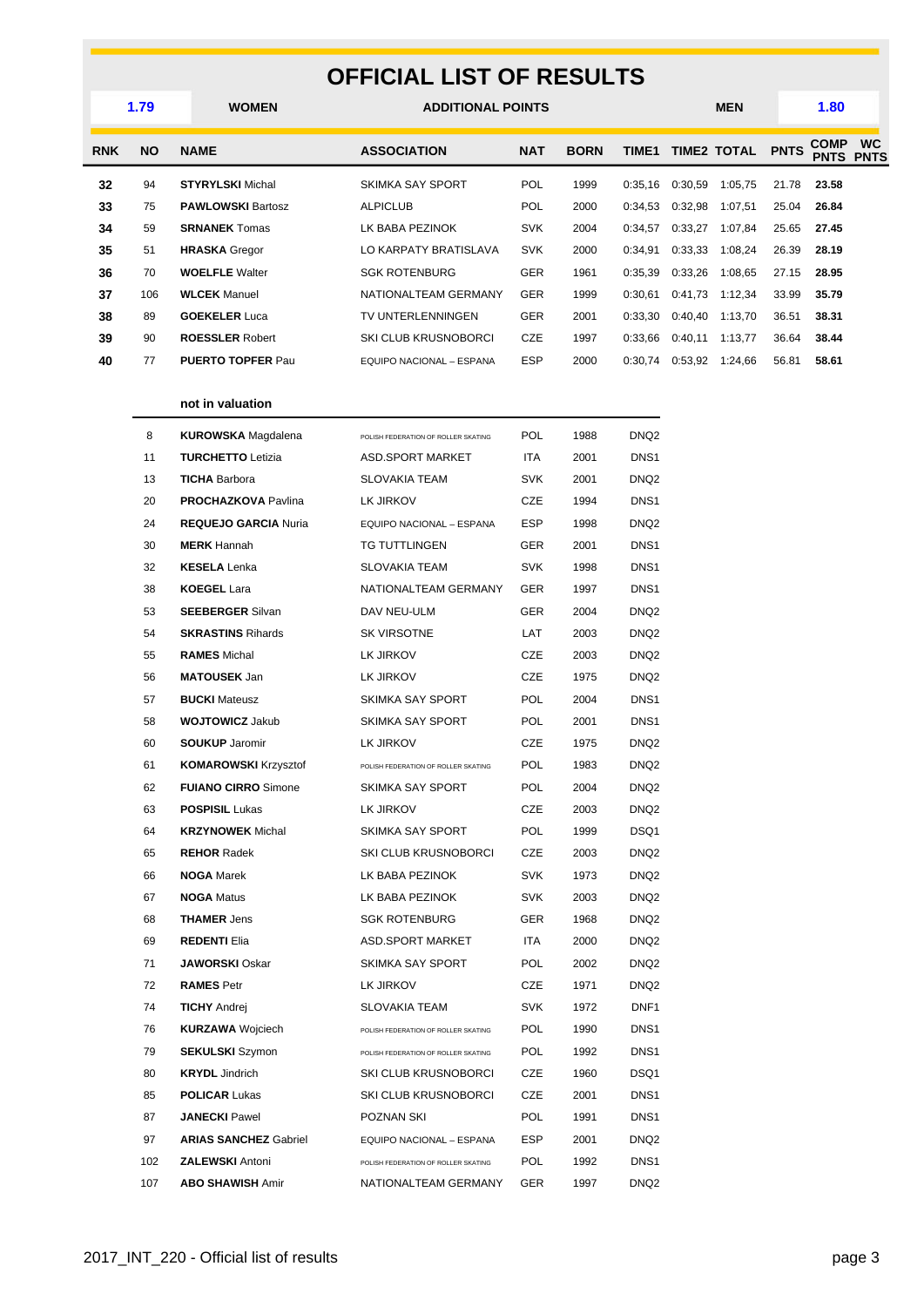|                      | <b>OFFICIAL LIST OF RESULTS</b> |                    |                          |            |             |                  |  |                        |  |             |                          |
|----------------------|---------------------------------|--------------------|--------------------------|------------|-------------|------------------|--|------------------------|--|-------------|--------------------------|
| 1.79<br><b>WOMEN</b> |                                 |                    | <b>ADDITIONAL POINTS</b> |            |             |                  |  | <b>MEN</b>             |  | 1.80        |                          |
| <b>RNK</b>           | <b>NO</b>                       | <b>NAME</b>        | <b>ASSOCIATION</b>       | <b>NAT</b> | <b>BORN</b> |                  |  | TIME1 TIME2 TOTAL PNTS |  | <b>COMP</b> | <b>WC</b><br><b>PNTS</b> |
|                      | 113                             | <b>WALZ Ricco</b>  | NATIONALTEAM GERMANY     | <b>GER</b> | 1992        | DNQ <sub>2</sub> |  |                        |  |             |                          |
|                      | 117                             | LOSIO Massimiliano | NATIONAL ITALIAN FISR    | <b>ITA</b> | 1994        | DNS <sub>1</sub> |  |                        |  |             |                          |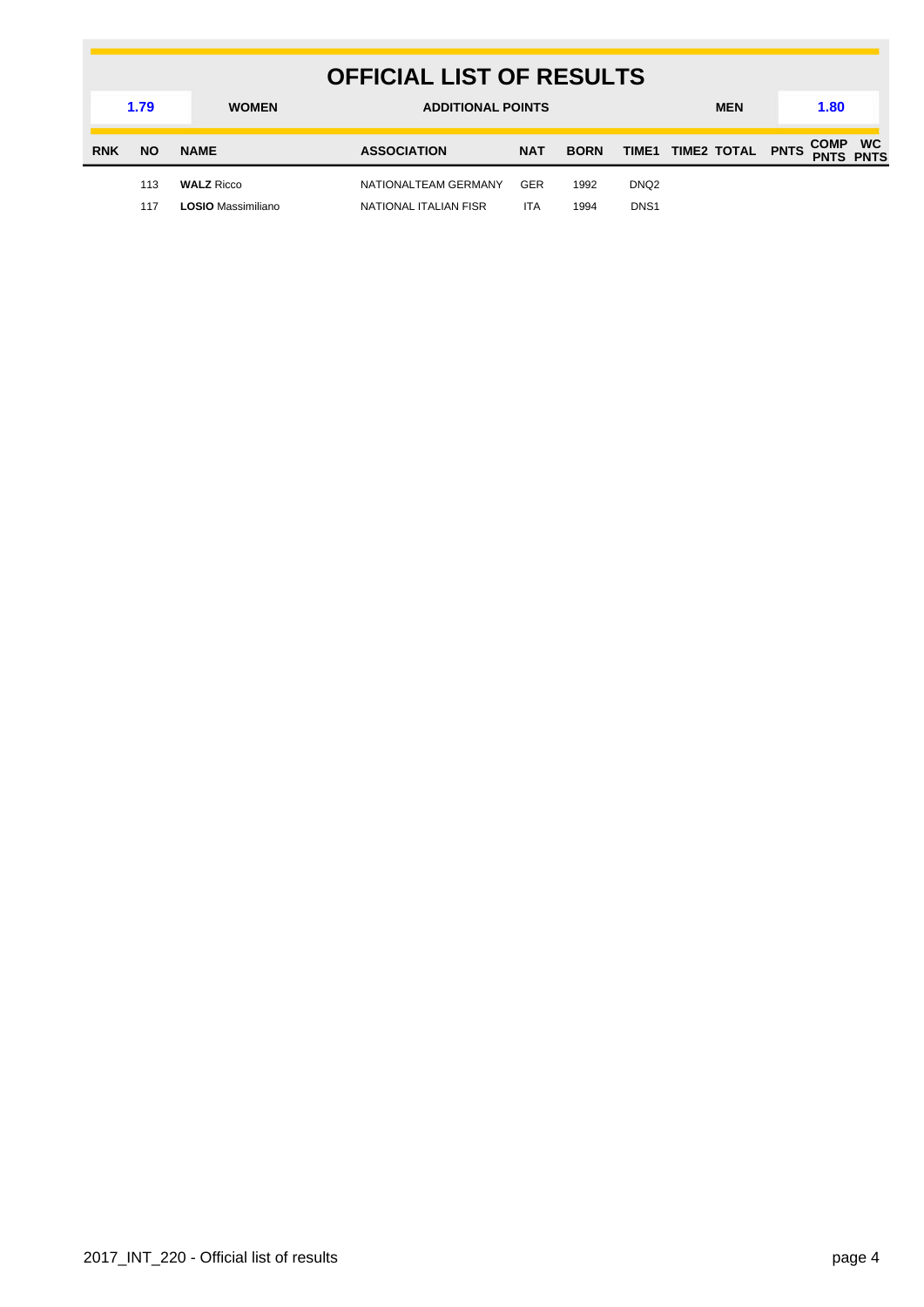### **ASSESS ADDITIONAL POINTS - WOMEN**

|                | 1.79<br><b>WOMEN</b> |                 |                            | <b>ADDITIONAL POINTS</b> |             |                |                | <b>MEN</b>    | 1.80 |
|----------------|----------------------|-----------------|----------------------------|--------------------------|-------------|----------------|----------------|---------------|------|
| <b>RNK</b>     | <b>TIME</b>          | <b>CODE</b>     | <b>NAME</b>                | <b>NAT</b>               | <b>BORN</b> | <b>RACEPNT</b> | <b>LISTPNT</b> | <b>BEST 5</b> |      |
| 1              | 0:58,47              | <b>GER0096W</b> | <b>WANZKE Ann-Krystina</b> | <b>GER</b>               | 1988        | 0.00           | 0.56           | 0.56          |      |
| $\mathbf{2}$   | 0:59,13              | <b>GER0574W</b> | <b>SCHLEGER Julia</b>      | <b>GER</b>               | 1996        | 1.13           | 6.01           |               |      |
| 3              | 1:00,41              | <b>GER0126W</b> | <b>BOERSIG Elea</b>        | <b>GER</b>               | 1999        | 3.32           | 2.62           | 2.62          |      |
| 4              | 1:00,42              | GER0122W        | <b>VEIT Alessandra</b>     | <b>GER</b>               | 1995        | 3.34           | 2.13           | 2.13          |      |
| 5              | 1:01,08              | <b>GER0200W</b> | SCHMID Lisa                | <b>GER</b>               | 1999        | 4.46           | 2.41           | 2.41          |      |
| 6              | 1:01,11              | CZE0004W        | PROCHAZKOVA Barbora        | CZE                      | 1991        | 4.52           | 3.99           |               |      |
| $\overline{7}$ | 1:02,15              | CZE0002W        | KUDELASKOVA Gabriela       | CZE                      | 1991        | 6.29           | 1.25           | 1.25          |      |
| 8              | 1:02,74              | GER0011W        | <b>WOELFFING Lisa</b>      | <b>GER</b>               | 1993        | 7.30           | 3.48           |               |      |
| 9              | 1:02,88              | <b>GER0590W</b> | <b>DURST Laura</b>         | <b>GER</b>               | 2002        | 7.54           | 10.23          |               |      |
| 10             | 1:03,59              | <b>GER0718W</b> | <b>KROEPLIN Leoni</b>      | <b>GER</b>               | 2002        | 8.76           | 10.30          |               |      |
|                |                      |                 |                            |                          |             |                |                |               |      |

**8.97**

**Calculation additional points: 8.97 : 5 = 1.79**